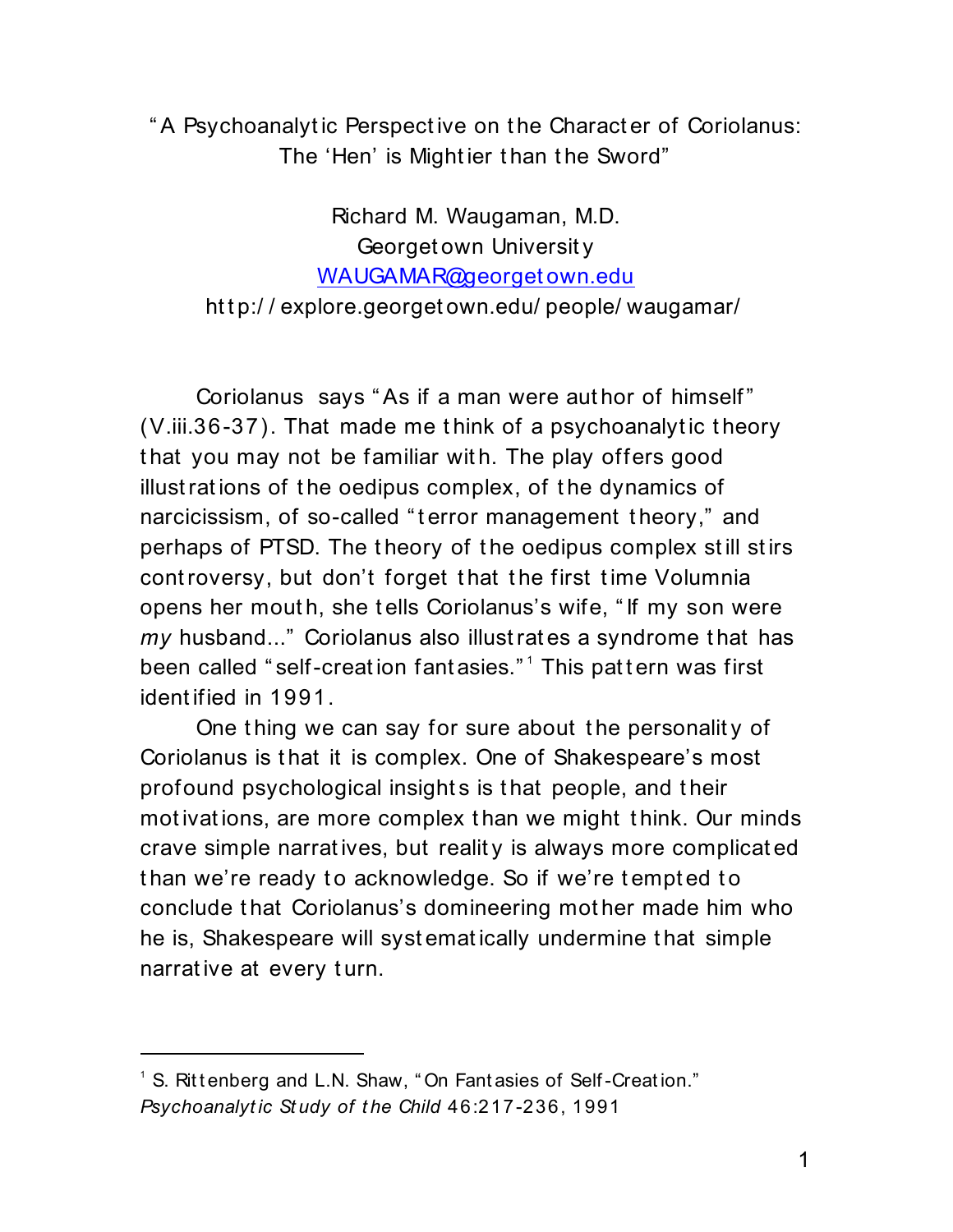In contrast with the more common "family romance" fant asy of wishing one had more ideal parents, the selfcreat ion fant asy does away wit h one's parent s, in t he person's imagination. It sometimes arises when a boy is all too successful in his so-called "oedipal victory" and therefore has a closer bond to his mother than his father has, because the father is dead, otherwise absent, or too weak to protect the boy from an engulfing mother. This imbalance leaves the boy so enmeshed with his mother that, as he grows up, he fails in his struggle to establish a confident sense of a separate, aut onomous ident it y. He might inst ead by chameleon-like, or feel like an impost er.

These are the circumstances that lead, in some cases, to a core fant asy of self-creat ion. One man said " when I was four, I st art ed invent ing myself." For example, he st art ed speaking with a fake English accent. He started pronouncing the family's last name in an idiosyncratic way. Such men try to free t hemselves from an overly cont rolling mot her t hrough t he fant asy of self-creat ion. Ironically, t hrough unconscious fant asies of being their own mother, as it were, they also do the opposite—they regress to being closer to their fantasy of an all-good, nurt uring mot her by ident ifying wit h her. Replacing both their parents may also lead these men to believe they are bot h male and female.

Intriguingly, the two psychoanalysts who first proposed t he syndrome of self-creat ion fant asies were part ly inspired by creat ive lit erat ure—especially t he novels t hat were part icularly import ant to their two patients. These were Fitzgerald's The *Great Gat sby*, and an obscure 1904 novel by Luigi Pirandello (*The Lat e Mat t ia Pascal*), respect ively. Harold Bloom was only exaggerat ing slight ly when he said Freud borrowed all his best insights into human psychology from Shakespeare. In *Coriolanus*, Shakespeare cert ainly ant icipat ed t he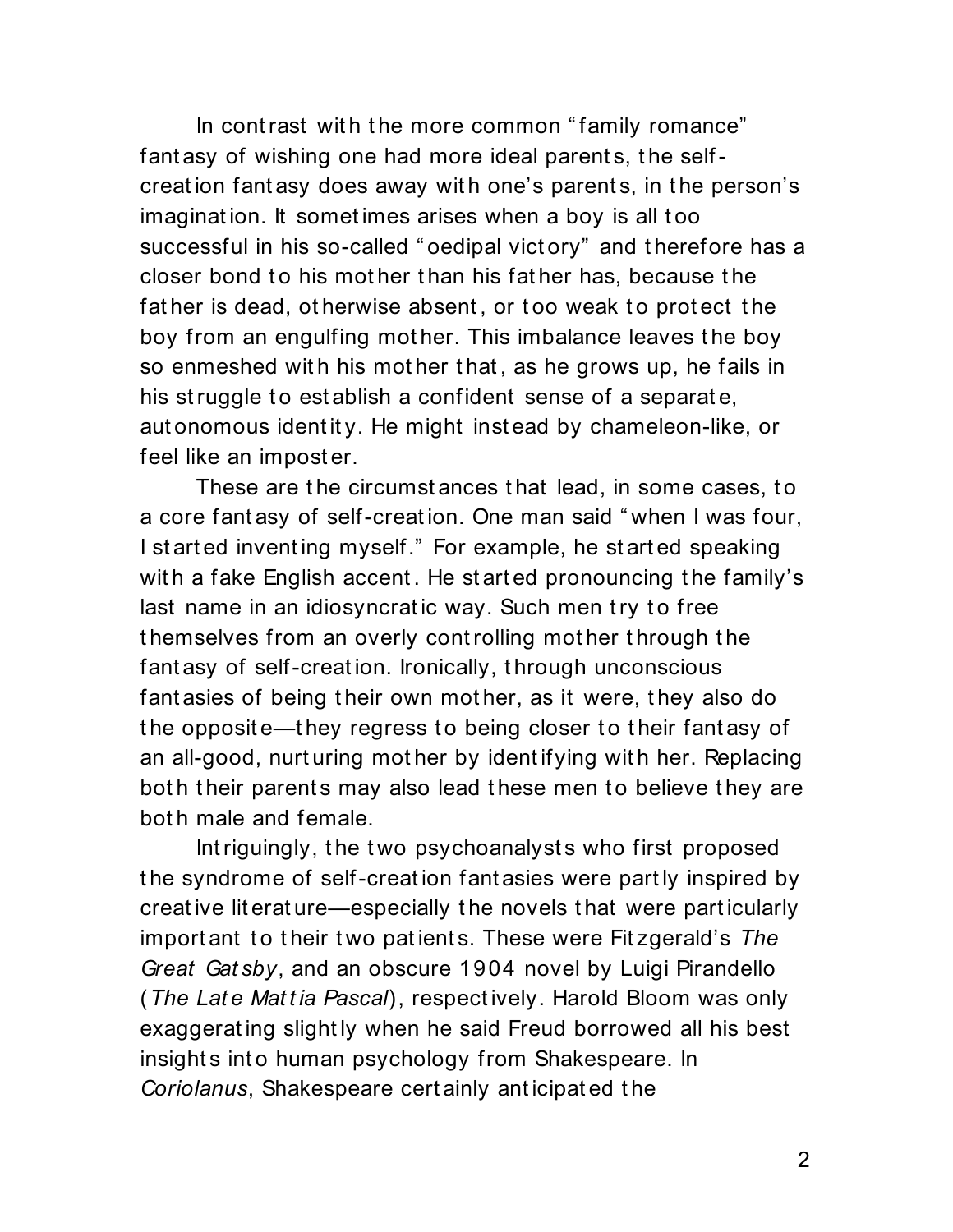psychoanalyt ic discovery of self-creat ion fant asies by 400 years.

But there's another connection between self-creation fant asies and creat ive lit erat ure. Aut hors t hemselves oft en seem to have some degree or another of these fantasies. Many writ ers—especially t hose who use pen names, where t his dynamic is unusually t ransparent —creat e a sort of fict ive self who then does their writing. As Helen Vendler said in her wonderful 1997 book, *The Art of Shakespeare's Sonnet s*, Shakespeare created the poems' "fictive speaker," with whom Shakespeare has what she calls "a relation of irony" (p. 26).

Let me now return to Coriolanus's remarkable comment, " As if a man were aut hor of himself." In Act V.iii, Coriolanus spurns t he ent reat ies of Menenius t hat he spare Rome from dest ruct ion. He coldly t urns him away, t hough he gives him a letter, and he then tells Aufidius, "This man... was my beloved in Rome." In the next scene, he adds, "This last old man,/ Whom with a crack'd heart I have sent to Rome./ Loved me above t he measure of a fat her;/ Nay, **godded** me, indeed" (V.iii.8-10). He ends by promising Aufidius, " fresh embassies and suits,/ **Nor** from the state **nor** private friends, hereafter/ Will I lend ear to"  $(V.iii.17-19)$ . Ironically, just then he sees his wife, his mot her, and his son arriving.

He calls Volumnia " t he honour'd mould/ Wherein t his t runk was framed" (V.iii.22-23). Coriolanus soon worries he is on the verge of losing his resolution, and softening to their pet it ion. His idealizat ion of his mot her, and his corresponding derogation of himself, lead him to say, "My mother bows;/ As if Olympus to a molehill should in supplication nod" (V.iii.29-30). He then comments on his son, as though he is now identifying with him, and is further softened by the son as a living reminder of when Coriolanus was his son's age.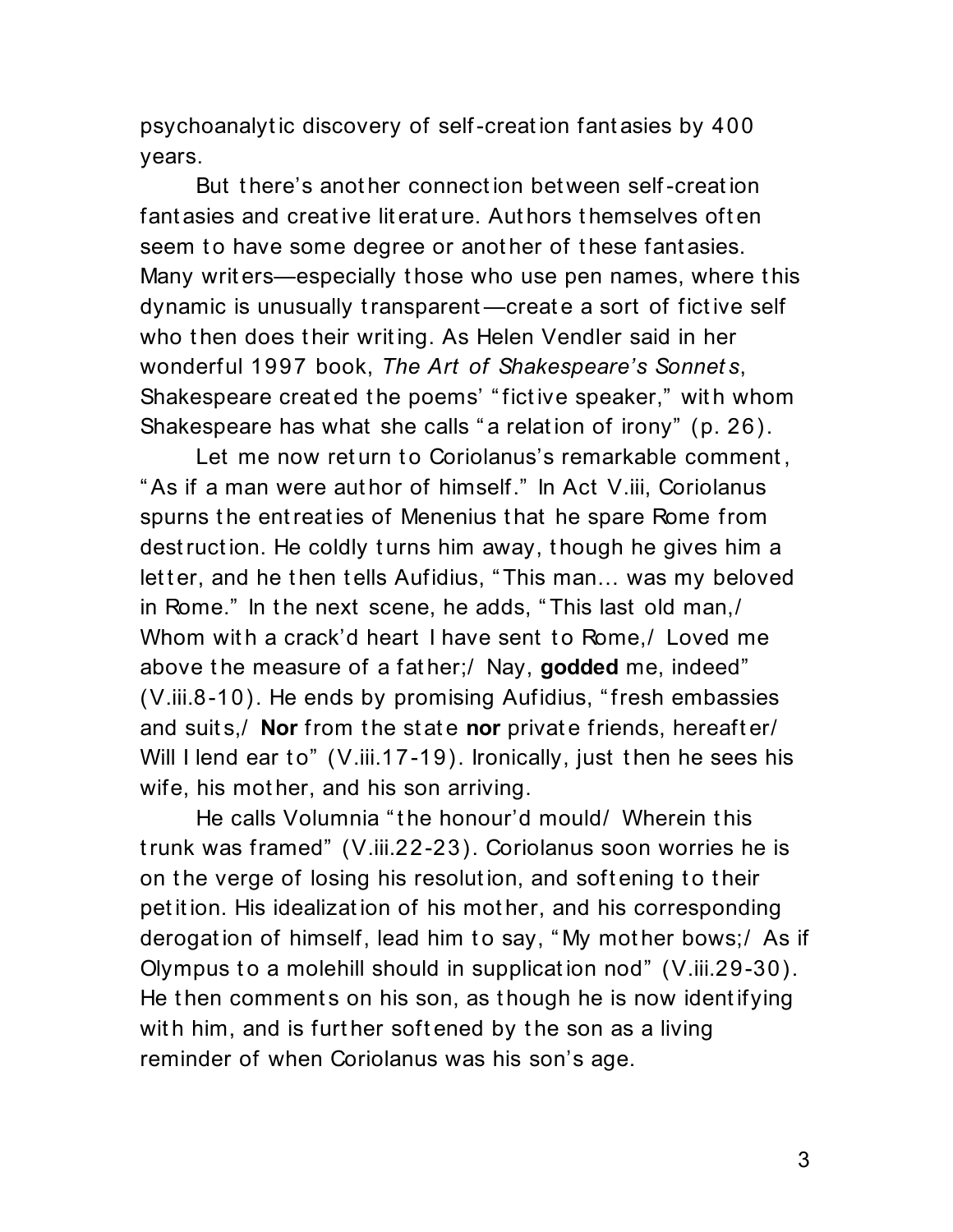Shakespeare is ext raordinarily skillful in depict ing psychic conflict. Coriolanus says, "My young boy/ Hath an aspect of int ercession, which/ Great Nat ure cries 'Deny not '" (V.iii.31- 33). But he instantly pivots in the opposite direction and says, " Let t he Volsces plough Rome and harrow It aly: I'll never/ Be such a *gosling* to obey instinct, but stand, As if a man were **author of himself/** And knew no other kin" (V.iii.34-37).<sup>2</sup>

No one can pack as many different levels of meaning int o a few words as Shakespeare does. In t his scene, Coriolanus offers us one of our many glimpses int o his psychology. The presence of his mot her and of his son make him realize he *does* in fact feel like a molehill, or a gosling—or a " minnow" (" t rit on of minnows" —his earlier insult of t he t ribune Sicinius). His milit ary heroism has been an ultimately futile effort to overcompensat e for t hat core, defect ive self-image. In t he end, we learn t hat Great Nat ure *will not* be denied, and his mot her's success in her petition saves Rome, but leads to her son's deat h. Self-creat ion fant asies oft en end in failure, since t hey ult imat ely can alienat e t he person from realit y, and from real relationships. Trying to escape one's past, rather than face it and come to terms with it, has its limitations as a way of coping with problems.

Coriolanus knows what he *needs* to do: "stand, As if a man were aut hor of himself." As if. No, he was not aut hor of himself. His t runk—and mind—were framed by Volumnia, and she is here to call in her debt. In the character of Coriolanus, as

 $2$  Why "kin"? Shakespeare uses this word only 18 times. I can't help but wonder if he was thinking of its anagram, "ink," in connection with the t rope of " aut hor." In ot her words, " As if a man were aut hor of himself, and knew no other [author's] ink." Stephen Booth drew attention to the general cat egory of such implicit word play, in what he called " Shakespeare's Unrealized Puns," where Shakespeare gives us t he pleasure of uncovering subt le word play bet ween t he lines, as it were.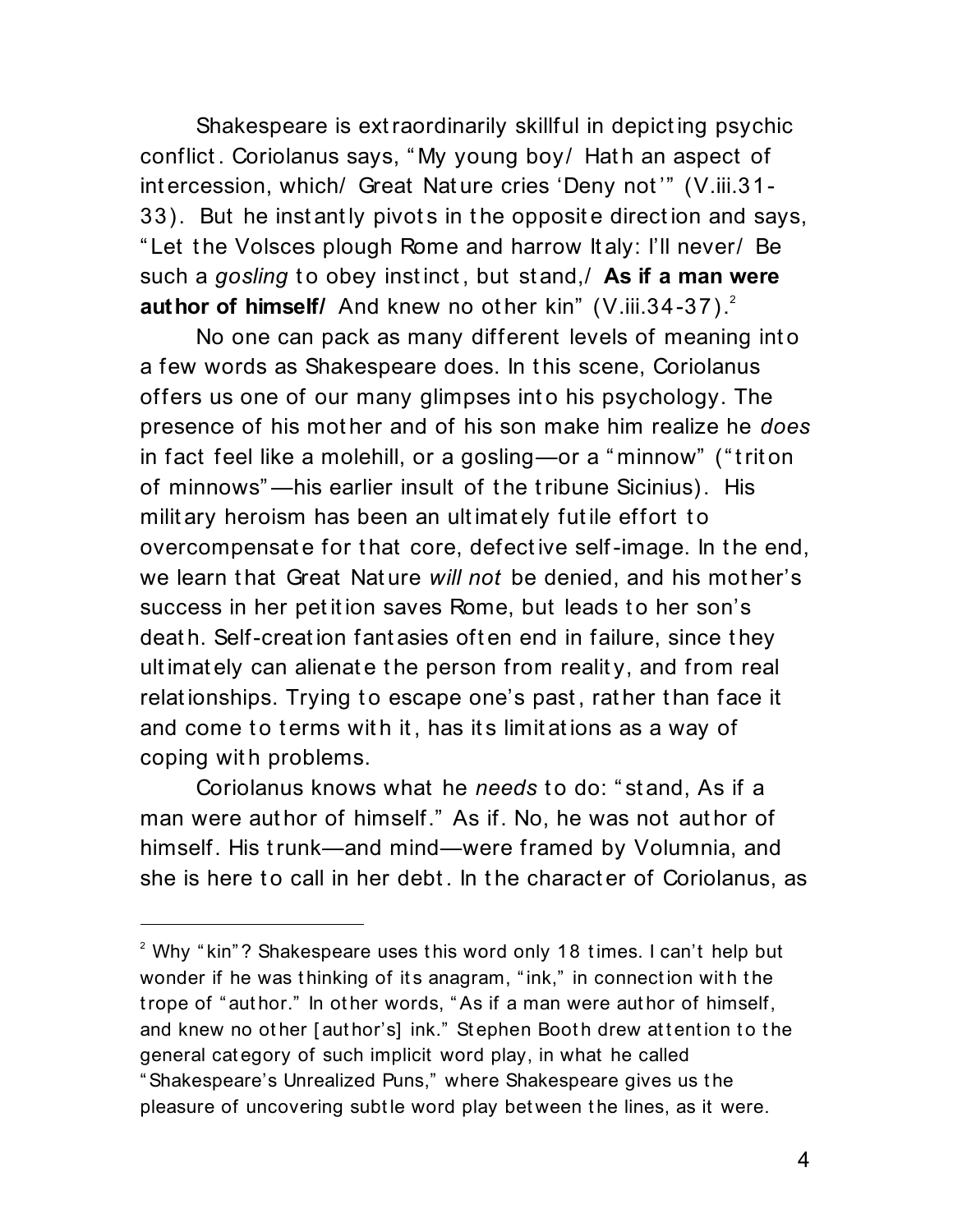in the protagonists of the two novels and in the two male pat ient s whose psychoanalyses are described in t hat 1991 art icle I ment ioned, self-creat ion fant asies arise in response t o a set of core conflicts. The need for a father's protection becomes most acute when "the developing self is most t hreat ened." For example, one pat ient somet imes felt he was sinking into and merging with the analytic couch. This reminded him of what he called the "eerie and terrifying" feelings he had as a boy when his depressed mother had him get into bed with her. It made him feel he was merging with her, and losing himself.

As adults, these men often feel like imposters, no matter how out wardly successful they are. Their sense of a separate identity has been stunted by being treated as extensions of t heir mot hers. Shakespeare's remarkable complexit y can oft en be glimpsed merely by an act or shifting the emphasis on a single word. Think of t he respect ive implicat ions of Volumnia t elling Coriolanus " Thou art my **warrior**," or, alt ernat ively, " Thou art **my** warrior."

The fant asy of self-creat ion expresses, among ot her t hings, int ense aggression against bot h parent s. If a man *were* author of himself, he has no parents, so his actual parents are implicit ly dest royed. Brilliant ly, Coriolanus's percept ive mot her intuits his greatest emotional vulnerability, and uses it to get what she wants from him. Of *course* she knows how to push his but tons—she's the one who *installed* them.<sup>3</sup>

Anyway, you remember t hat Coriolanus said " I'll never/ Be such a *gosling* to obey instinct." Famous last words. Volumnia does not let this pass. Like the prototype of the guilt-inducing mot her, she rebukes Coriolanus lat er in t his scene, " Thou hast

<sup>3</sup> From Leslie Jordan's 1992 comedy *Hyst erical Blindness and Ot her Sout hern Tragedies t hat Have Plagued my Life Thus Far*.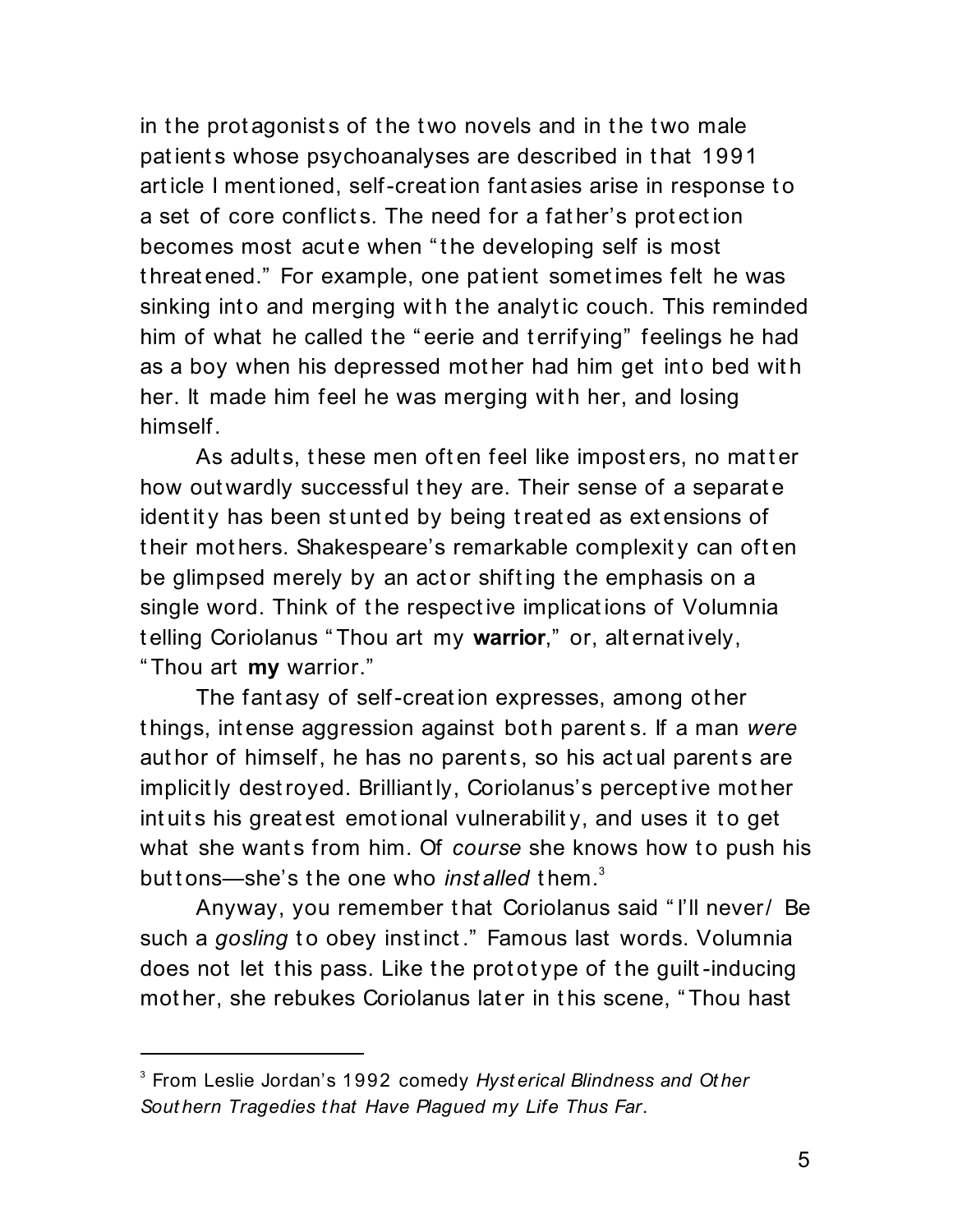*never* in thy life/ Show'd thy dear mother any courtesy,/ When she, *poor hen*, fond of no second brood, / Has *cluck'd* thee to the wars, and safely home/ Loaden with honor" (V.iii.160-164). She manipulat es Coriolanus t hrough his guilt about his implicit wish to destroy his mother. She picks up on his " gosling" image and answers it with her "poor hen... [that] has cluck'd thee to the wars." She does have a propensity to exaggerat e, as Coriolanus observed when he said she claimed she would have done half of the labors of Hercules, if she had been his husband. How exact ly she t hinks she " cluck'd" him safely home is not at all apparent.

We always need to look both at what is explicitly enacted in a play, and what is t here only implicit ly. For example, as we const ruct our own backst ory for t he charact ers. Volumnia's overbearing presence may make us ponder t he fat her's absence. We hear nothing about him, as far as I could tell. Plut arch t ells us only t hat Coriolanus, " being left an orphan, [was] brought up under the widowhood of his mother." What might we infer about him? Is his relationship with Coriolanus echoed in Coriolanus's relat ionship wit h his son? In his relat ionship wit h Menenius as his fat her surrogat e? We hear alllusions to this from both Coriolanus and Menenius, especially when Menenius is trying to manipulate him not to attack Rome.

A servant says of Coriolanus " he is so made... as if he were son and heir to Mars." In Act I, Caius Marcius is given his new name because of his heroism in defeat ing Corioli. He rejects booty as a reward, but he petitions his general to free a prisoner who showed kindness to him. He says "I sometime lay here in Corioles/ At a poor man's house" (I.x.182-183). Or, as Plut arch worded it , " There was a cert ain hospit able friend of mine among the Volscians." Cominius agrees to free this prisoner, but when he asked for his name, Coriolanus says " By Jupit er, forgot!/ I am weary, yea, my memory is tir'd" (I.x.90-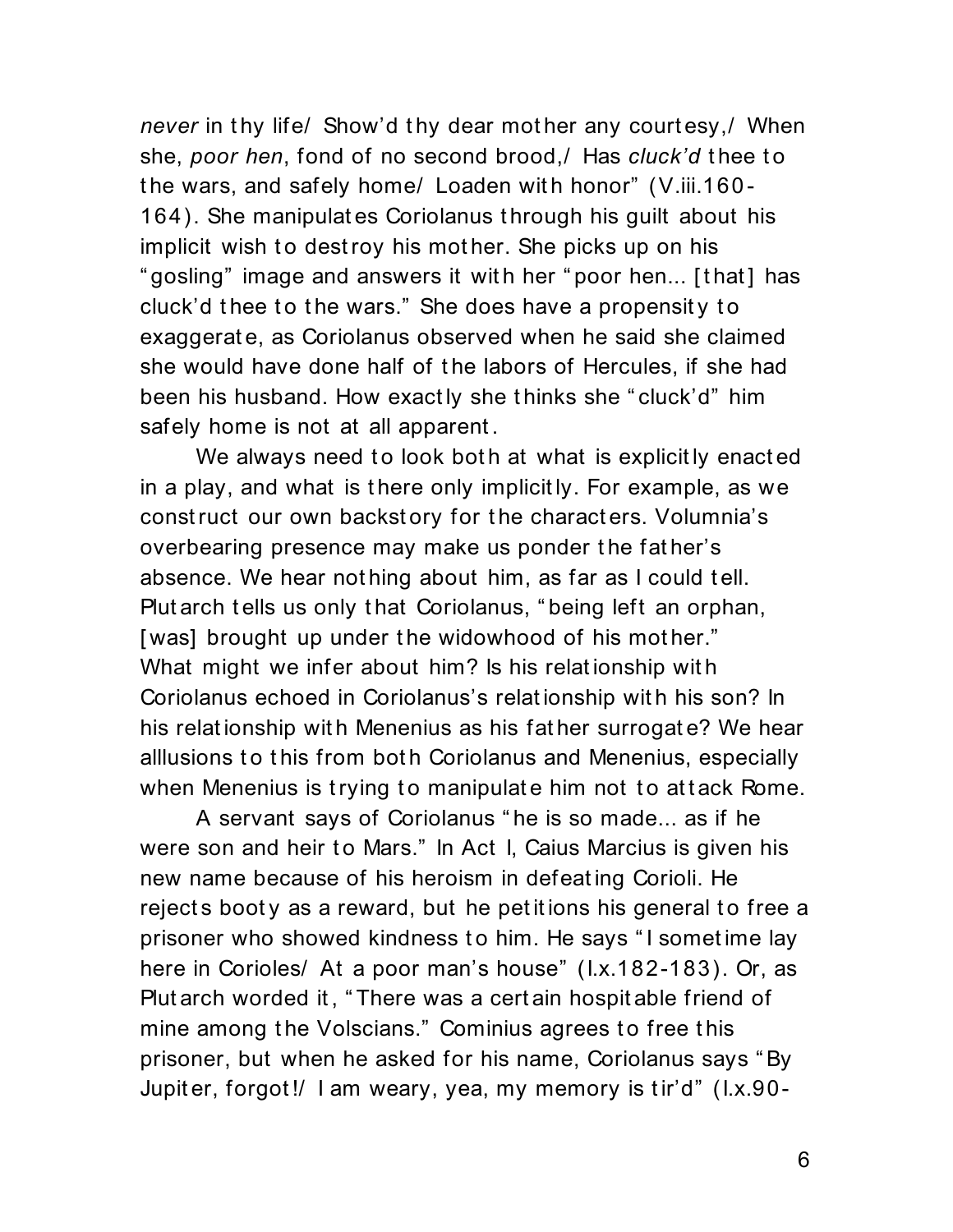91).<sup>4</sup> I suspect this "poor host" became another father figure for Coriolanus. He swears by Jupit er, a name derived from " Zeus Pat er," t he fat her god.

Every significant t heme in a Shakespeare play is repeat ed in mult iple variat ions, like t he subject of a Bach fugue. If one t heme is " As if a man were aut hor of himself," a sort of count er subject is Coriolanus's reference to his mother as "the honor'd mould/ Wherein t his t runk was fram'd." Volumnia reinforces t his narrat ive wit h her words, " Thou art **my** warrior,/ I holp to frame thee." Yet another variation is in Act IV, when Comminius says of Coriolanus and t he Volscians, " He is t heir god; he leads them like a thing/ Made by some other deity than Nature, That shapes man better."

This is not an idle trope—it's not the only time that Shakespeare subt ly suggest s a comparison bet ween one of his prot agonists and Christ himself. Coriolanus says of Menenius, " This last old man... Lov'd me above t he measure of a fat her,/ Nay godded me indeed." Having to display his war wounds to the plebeians, and the odd reference to them "tonguing his wounds," brings to mind the wounds of Christ, and doubting Thomas needing to touch them. Shakespeare sometimes blends in subt le allusions t o Jesus and ot her biblical narrat ives in his works. From the Roman plebeians in the first scene, to t he Volscian conspirat ors in t he final scene, t he people say " Let us kill him," like t he words of t he Geneva Bible, " Then t hey cried the more, saying 'Let him be crucified.'"

I'm struck by the theme of Coriolanus's fear of seeming feminine. There are many hints about this, including his modesty in not wanting to show his wounds. Ovid, one of

<sup>&</sup>lt;sup>4</sup> In the 2013 production at the Shakespeare Theatre in Washington, DC, Coriolanus t hen faint s, highlight ing his fat igue—but also his psychological conflict at that moment.